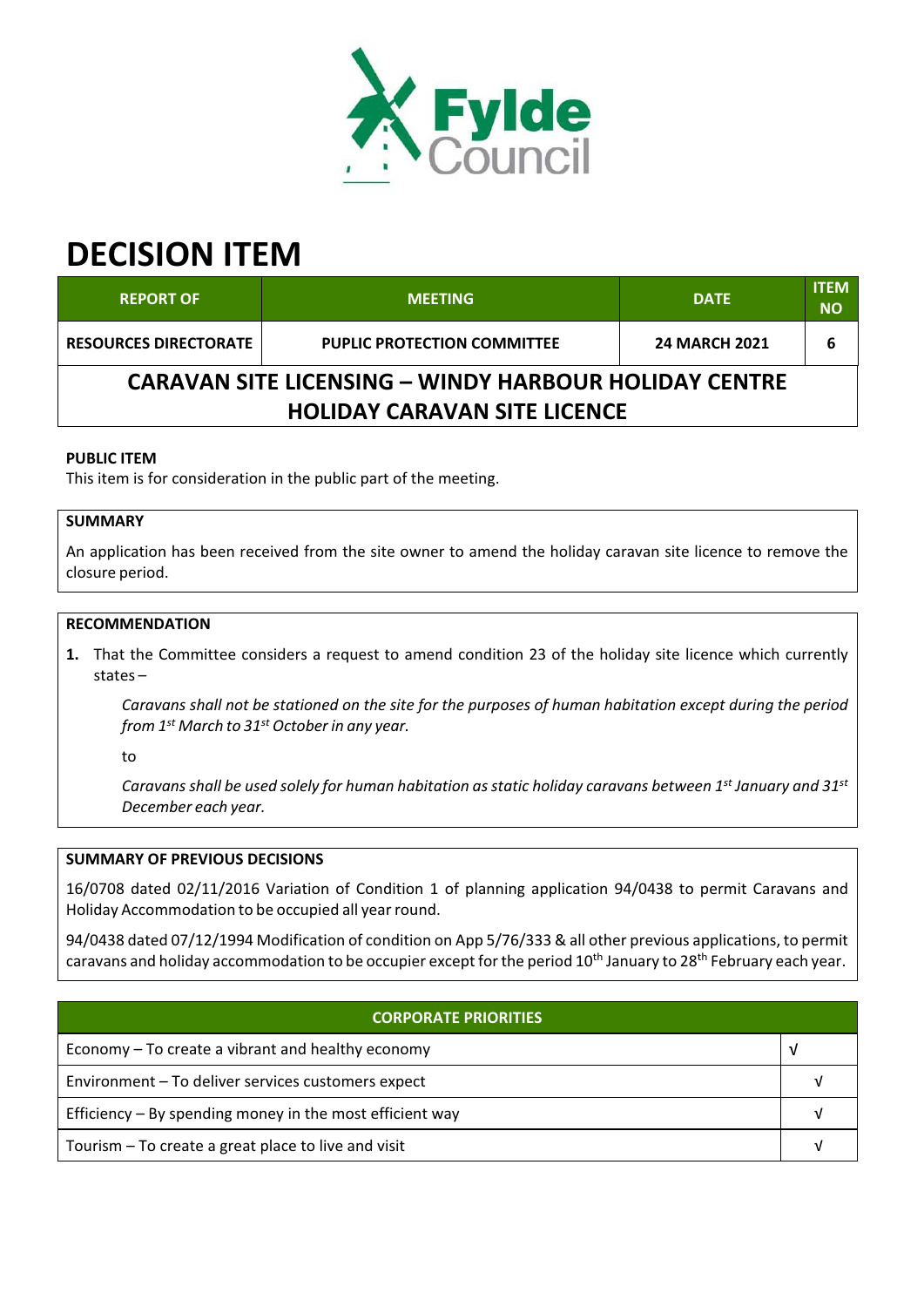## **REPORT**

- 1. Windy Harbour Holiday Centre benefits from a holiday caravan site licence allowing for 739 caravans to be stationed on the site (Appendix 1).
- 2. An application was received on 16<sup>th</sup> November 2020 (Appendix 2) to amend condition 23 of the holiday site licence issued on 17<sup>th</sup> August 1990 which states

Caravans shall not be stationed on the site for the purposes of human habitation except during the period *from 1 st March to 31 st October in any year.*

to

Caravans shall be used solely for human habitation as static holiday caravans between 1st January and 31st *December each year.*

- 3. The planning department has granted permission for the site to be used all year round under planning consent ref 16/0708 and have confirmed that they have no objectionsto the grant of the variation application (Appendix 3).
- 4. Lancashire fire& Rescue Services have been consulted on this application and have not expressed any concerns.
- 5. An email has been sent to the agent working on behalf of the applicant to ask them to consider agreeing that the following conditions be added to the licence if the variation is approved –

Static holiday caravans shall be occupied for holiday purposes only and not as a person's permanent, sole or *main place of residence.*

*The licence holder must keep the following recordsfor each static holiday caravan on site:*

- *a. The names and current home address of the owner; and*
- *b. Documentary evidence of the current home address of the owner*
- *c. and must allow the licensing authority to inspect them at any reasonable time.*

The licence holder must, if requested by the licensing authority, ask the owner of any static holiday caravan *on site to give to the licence holder:*

- *a. The name and current home address of each adult occupier; and*
- *b. Documentary evidence of the current home address of each adult occupier and must forward them to the licensing authority when received.*

The agent has responded to confirm that their clients approves the addition of these conditions.